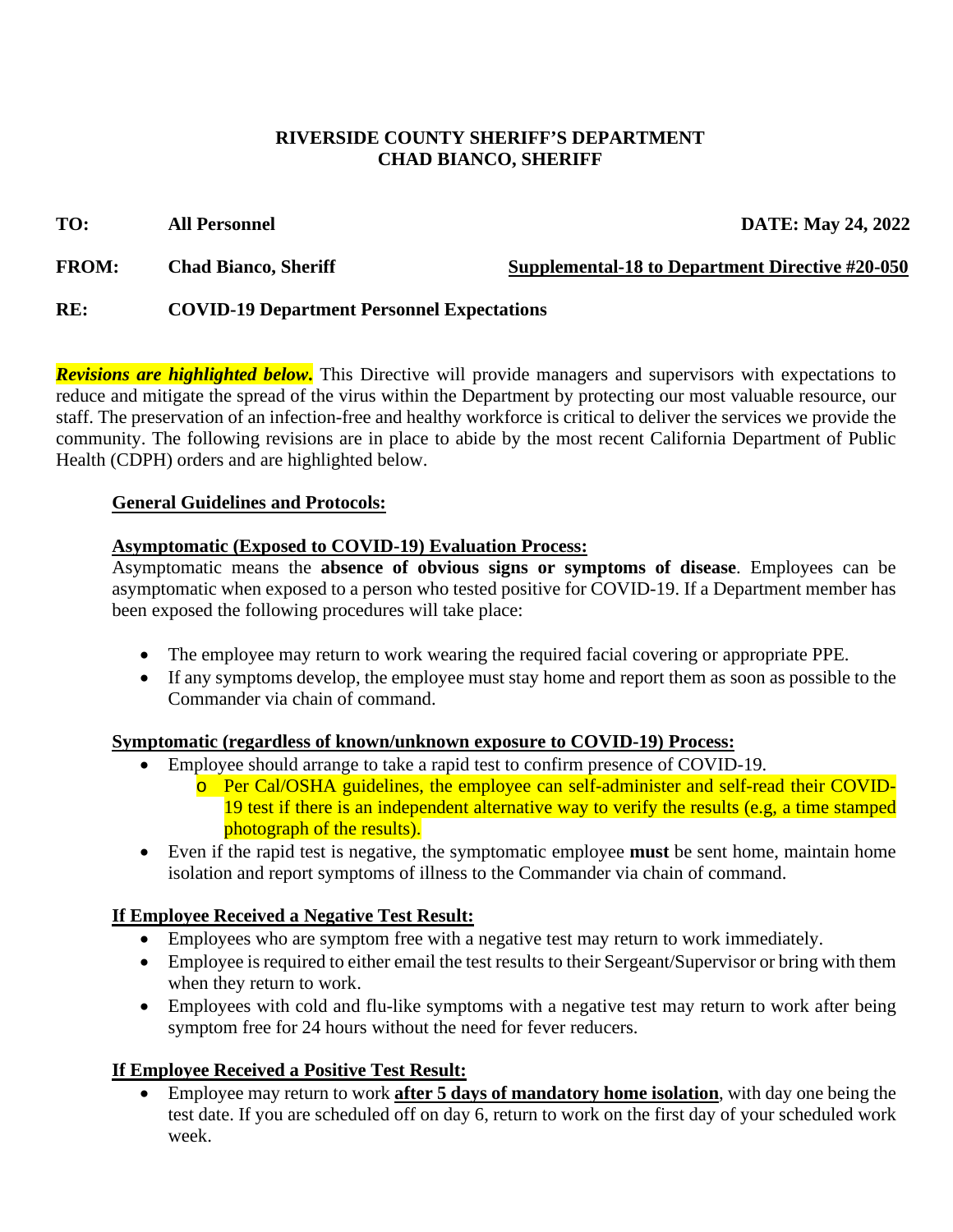- Employees returning to work *after* **day 5** (or later) **must** submit proof of a negative rapid test (Antigen test) to their supervisor and supervisor **must** document the test results on the DICO Notification & Reporting Portal.
- Employees **must** be asymptomatic without the need for fever reducers in order to return to work.
- Upon returning to work, employees **must** wear a well-fitted face mask (no cloth) through day 10.
- If employee is unable to test or tests positive with a rapid test after day 5 employee can return to work after day 10.
- For tracking purposes, employee needs to be re-entered into the DICO portal for the negative test after 5 days.

There are a number of tasks that can be handled directly by managers and supervisors on the DICO Notification Portal, below are a few examples:

- Request a COVID-19 test for employee
- Order the employee of f-work due to exposure or illness
- Report initial positive/negative COVID-19 test results
- Report second rapid test results (If returning before day 10)
- Place employees in COVID-19 workgroups in Agency Web
- Results of any entry previously input will need to be emailed to

Only supervisory level employees with the authority to order their subordinates off-work may fill out the online COVID-19 DICO Notification form. The Reporting Portal for Corrections/Riverside University Health System (RUHS) is intended for use by individual employees to upload the results of their weekly testing in accordance with the July 26, 2021 CDPH order. **Please note:** Due to recent changes in state law regarding FMLA and Workers' Compensation requirements, it is critical to have timely information recorded. For questions [email](mailto:coviddata@riversidesheriff.org).

## **The links or QR codes for the DICO COVID-19 Notification and Reporting Portal for Corrections/RUHS can be found by visiting the Sheriff's Intranet site or by clicking below.**

(In order to access the link, you must be logged into your individual Sheriff's Department credentials).

COVID-19 DICO [Notification](https://gcc02.safelinks.protection.outlook.com/?url=https%3A%2F%2Fforms.microsoft.com%2FPages%2FResponsePage.aspx%3Fid%3D76y2tweuQk2m0qLVkujxc7W9u1v9nzpKkZNHC4g93MJUMTJRNDlLRVpENDJPVEs5VEVQQk1NR0xZMS4u&data=04%7C01%7Cmltapia%40riversidesheriff.org%7C7b21e78500f44ac83c7e08d8a39585b1%7Cb7b6acefae074d42a6d2a2d592e8f173%7C0%7C0%7C637439209882256935%7CUnknown%7CTWFpbGZsb3d8eyJWIjoiMC4wLjAwMDAiLCJQIjoiV2luMzIiLCJBTiI6Ik1haWwiLCJXVCI6Mn0%3D%7C1000&sdata=ZjDaL3o%2FkaAqkgKPuH%2Bo%2FlbW%2BoU%2FX8hDgsn2LOm8Cfw%3D&reserved=0) [Reporting Portal for Corrections / RUHS](https://forms.office.com/Pages/ResponsePage.aspx?id=76y2tweuQk2m0qLVkujxc9YiEEdLd_tMsX7hRN8HdJBUQVA2NVNBM0RPNlNWU0o4RUQ3UlMyS0IwRy4u)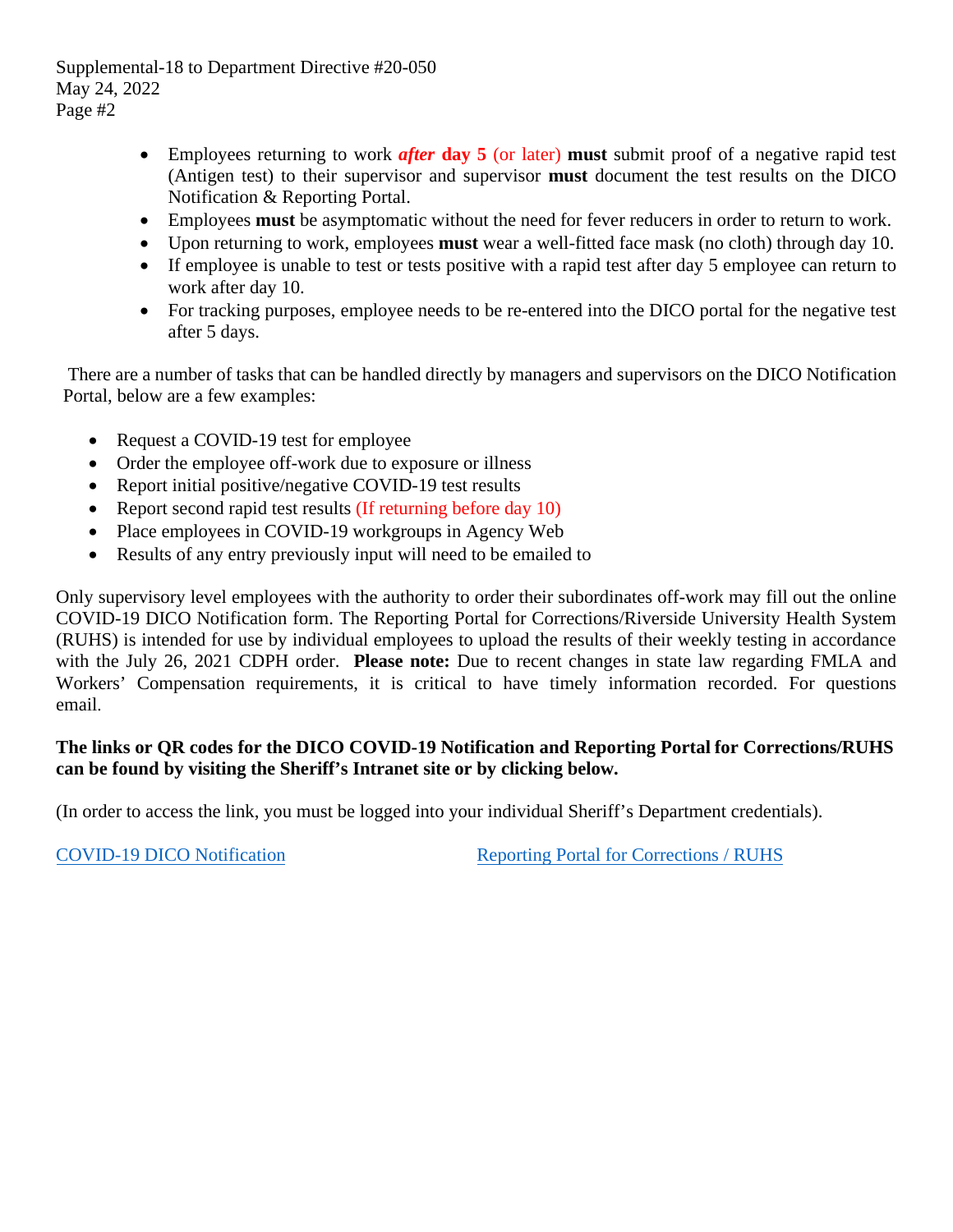## **COURTS**

Effective March 14, 2022, the court's General Orders mandating mask wearing in court facilities was rescinded. All persons in court facilities, irrespective of vaccination status, are no longer required to wear face coverings, but are "strongly recommended" to do so based on CDPH guidelines.

## **MORENO VALLEY-RIVERSIDE UNIVERSITY HEALTH SYSTEM CONTRACT**

On December 22, 2021, the California Department of Public Health (CDPH) issued an amendment to the State Public Health Officer Order of mandatory vaccination of all healthcare workers to also include a mandatory COVID-19 booster for all eligible healthcare workers by March 1, 2022. Moreno Valley-RUHS contract patrol staff have been listed as "workers" and are subject to the same standards. Currently, only Moreno Valley-RUHS contract patrol employees are obligated to submit proof of their vaccination record or submit a COVID-19 Vaccine Declination (CVD) form (see attached). Proof of vaccination can be sent to [.](mailto:vaccine@riversidesheriff.org) Medical exemptions will require a doctor's note attached alongside a CVD form t[o](mailto:vaccine@riversidesheriff.org) . At the federal level, Title VII of the Civil Rights Act allows for reasonable accommodations to employees with religious beliefs or practices. A religious exemption may be requested by employees and will be given consideration. Employees selecting a religious exemption will make that selection on the CVD form and send to . If you choose either [exemption, you will be requir](mailto:vaccine@riversidesheriff.org)ed to test weekly. RUHS is still requiring a face covering regardless of vaccination status for persons doing business, visiting, or working in these hospitals.

## **CORRECTIONAL FACILITIES**

On July 26, 2021, CDPH issued a new order requiring correctional facilities and detention centers to show proof of COVID-19 vaccination record or undergo weekly COVID-19 testing. Effective August 23, 2021, employees assigned to any of the five correctional facilities and the Detention Care Unit (DCU) within RUHS will be instructed to self-attest their vaccination record and voluntarily submit proof of that record. Those vaccination records will be kept confidential. Employees who are not fully vaccinated or decline to state their vaccination status will be required to test weekly and update their results into the **Reporting Portal for Corrections/RUHS.** [Employees do not need to test if they've tested positive for COVID-19 within th](http://intranet.riversidesheriff.org/COVID19/CorrectionsReportingPortal.asp)e last 90 days, unless feeling symptomatic. CDPH is still requiring all staff working in correctional facilities to wear a face covering regardless of vaccination status.

## **SELF-ATTEST COVID-19 VACCINATION**

If you are not included in any of the above work locations and would like to self-attest your vaccination status you may submit your proof of record t[o .](mailto:vaccine@riversidesheriff.org) This record will be kept completely confidential and only the employee and the DICO will have access to those records.

## **MASK GUIDANCE**

Per the California Department of Public Health, effective March 1, 2022, masks are now recommended but not required for individuals in indoor public settings and businesses. CDPH now strongly recommends masking for both fully vaccinated individuals and those who are not fully vaccinated, but it is not mandated.

Per the California Department of Public Health mandate, effective February 16, 2022, masks are still required for all individuals in State and local [correctional facilities and detention centers,](https://gcc02.safelinks.protection.outlook.com/?url=https%3A%2F%2Fwww.cdc.gov%2Fcoronavirus%2F2019-ncov%2Fcommunity%2Fcorrection-detention%2Fguidance-correctional-detention.html%23infection-control&data=04%7C01%7Cmltapia%40riversidesheriff.org%7Cd07781b661c243e62c8008d9f0bd2867%7Cb7b6acefae074d42a6d2a2d592e8f173%7C0%7C0%7C637805517510076634%7CUnknown%7CTWFpbGZsb3d8eyJWIjoiMC4wLjAwMDAiLCJQIjoiV2luMzIiLCJBTiI6Ik1haWwiLCJXVCI6Mn0%3D%7C3000&sdata=sBhvM4MXrFGLJAfmrtAdDAuEWPYuY7zjuPyRA6NDbr8%3D&reserved=0) as well as individuals working in a healthcare setting (RUHS), regardless of vaccination status. Surgical masks or higher-level respirators (e.g., N95s, KN95s, KF94s) with good fit are the recommended mask type.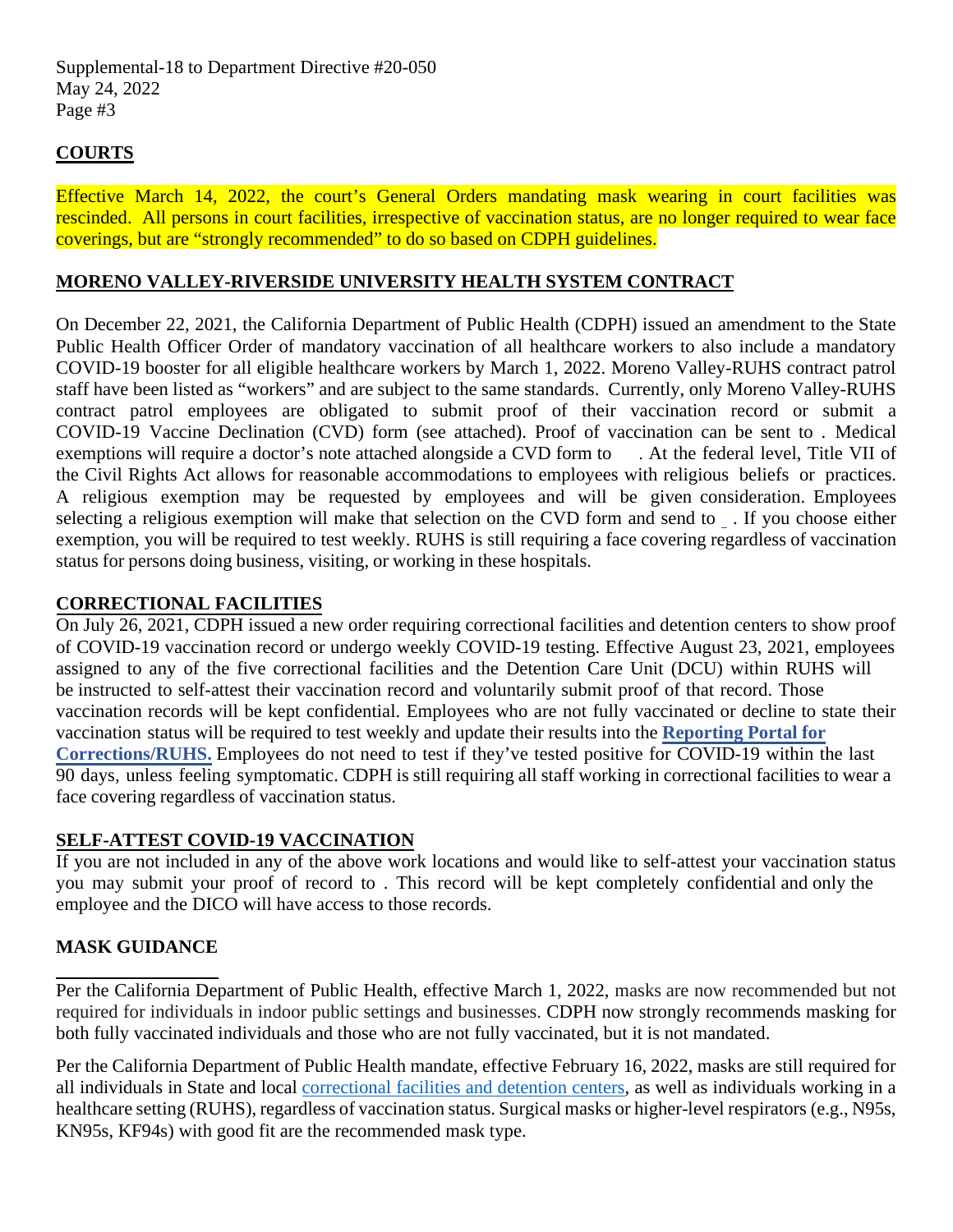### **PHYSICAL DISTANCING**

Physical distancing or barrier requirements is no longer mandatory.

#### **COVID-19 PREVENTION PLAN (CPP) and Cal/OSHA Emergency Temporary Standards (ETS)**

On April 21, 2022, the Cal/OSHA Standards Board voted to approve a new ETS. This new ETS removes the requirement for employers to clean and disinfect frequently touched areas. The new ETS also amended the definition of "high exposure period" to "infectious period". The infectious period is defined to start two days before symptoms develop or a positive test. The period would last until 10-days after. A fully vaccinated exception has been removed from the ETS. These regulations will apply to all employees regardless of vaccination status. Daily health screenings and temperature screenings are no longer mandatory. This Supplemental Directive is intended to outline a general process; however, each COVID-19 Prevention Plan (CPP) will vary depending on the individual station, facility, and bureau Commander. Those CPPs can now be adjusted to correlate with the new standards and practices regarding a potential outbreak. Commanders need to document the standards and policies in place at their station/facility/bureau in the event of an outbreak. The Department of Public Health along with the Cal/OSHA have prevention tips for the workplace and those guides can be found on the Sheriff's Intranet under COVID-19 Guidelines.

### **DESIGNATED INFECTION CONTROL OFFICER (DICO)**

The DICO is a Department liaison with Public Health. The DICO will be responsible for tracking and helping employees get screened and/or directed to the appropriate medical treatment or testing site.

Sergeant has been designated our Department DICO. When an employee has suspected or known contact with someone with a positive COVID-19 result, the employee is to immediately report the exposure to their Commander via chain of command. The Commander or supervisor will then report the exposure to our DICO. Once the DICO has been notified of the exposure, he will initiate the necessary processes. *If an employee received a positive COVID-19 test and they continue to be asymptomatic, they may choose to get a 2nd opinion from their private health care provider.* The employee must send the proof of the negative test results to the Department DICO via their chain of command to be ordered back to work. The DICO will send periodic reports to Sheriff's Administration with identified employees that have been sent for testing or are receiving medical treatment.

Contact information for Sergeant

Desk: (micro ) or Cell:

#### **OVERVIEW**

Personnel should be mindful to closely monitor their personal health as it relates to the following symptoms. Persons contracting COVID-19 have had mild to severe respiratory illness.

- $\triangleright$  Data suggests that symptoms may appear in as few as 2 days or as long as 14 days after exposure.
- Symptoms can include fever, cough, difficulty breathing, diarrhea, and shortness of breath.
- $\triangleright$  COVID-19 is thought to spread mainly from person-to-person via respiratory droplets among close contacts. Respiratory droplets are produced when an infected person coughs or sneezes and can land in the mouths or noses, or possibly be inhaled into the lungs, of people who are nearby.
	- Close contact may include being within approximately 6 feet of an individual with COVID-19 for a prolonged period.
	- Having direct contact with body fluids (such as blood, phlegm, and respiratory droplets) from an individual with COVID-19.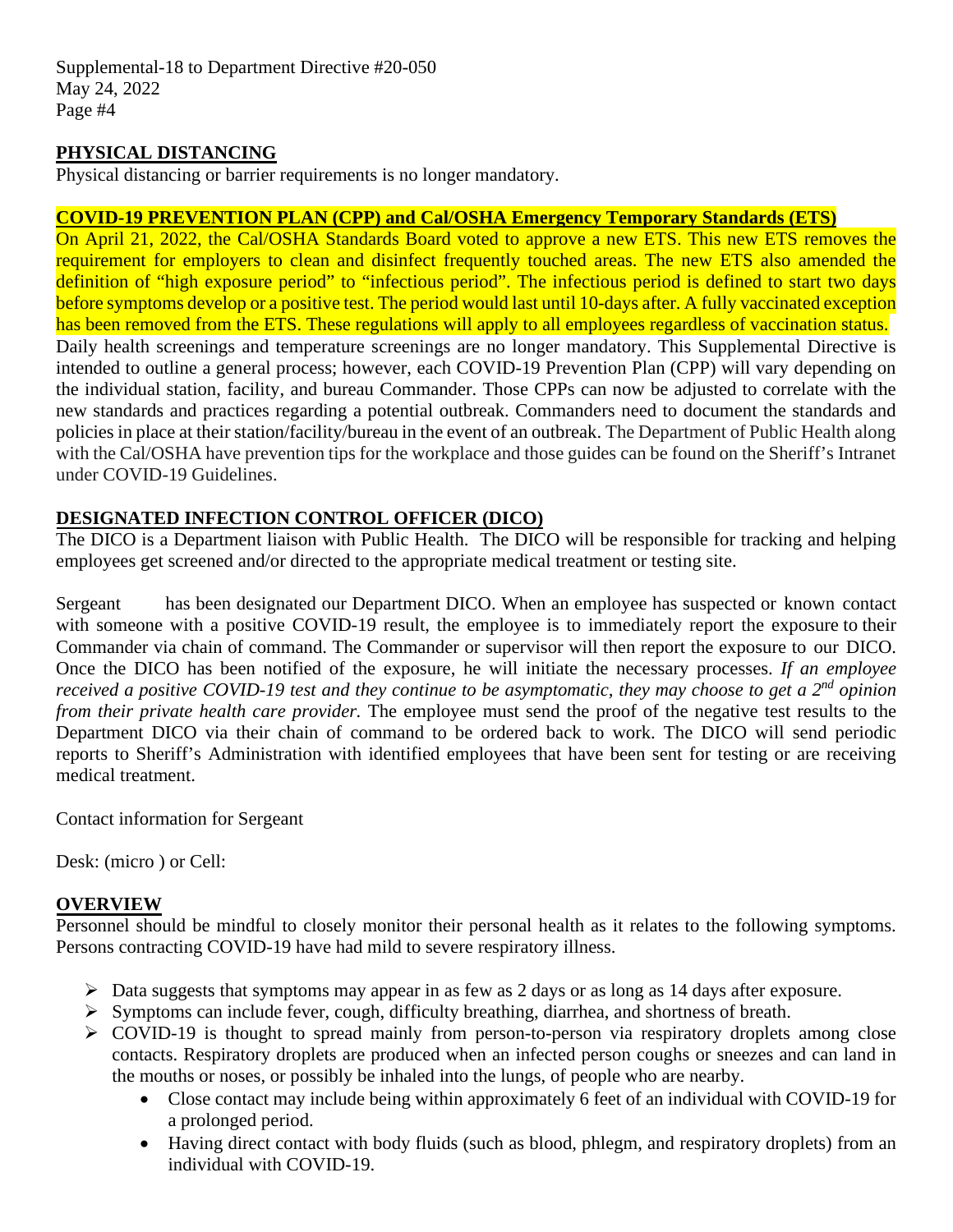$\triangleright$  In the event of an outbreak, regardless if you've been vaccinated, masks will resume as well as other appropriate measures to prevent the spread of the virus. Please refer to your station/bureau/facility individual **CPP.**

## **PURPOSE**

The guidance provided below is based on the information we have about COVID-19 and its presence in Riverside County at this time. The situation is still fluid and the general advice provided below as to how to handle issues that arise as a result of the virus may change. If you encounter an unusual circumstance or your specific circumstance is not addressed below, please confer with your chain of command for guidance. The responsibilities outlined below by rank should be implemented by all Managers (Captain/Lieutenants) and Supervisors (Sergeants). All personnel should take steps to remain rested and healthy during their off time to ensure they are well and able to report to work.

## **RESPONSIBLITIES**

**Captains/Commanders** shall ensure the following:

- Each Commander will be responsible for implementing **and updating** a COVID-19 Prevention Plan (CPP) Plan which **may** ask employees health screening questions prior to starting their scheduled shift. The procedure, process, or protocol will be at the discretion of the individual command.
- $\triangleright$  Do not turn away any Sheriff employee if they are requesting a rapid test at your station, bureau or facility. Plan for them to take a test on location wherever feasible.
- Commanders are expected to routinely communicate with staff members within their command. "Roll-call" briefings **can return inside** but will remain at the discretion of each Commander to hold them either inside or outside as needed.
- Continue to report Sick Leave and suspected and/or known COVID-19 related illnesses both of personnel, arrestees and/or inmates in their daily Sheriff Administration Logs (SAL) which impact their commands. Each SAL should only include information on employees who called out sick that specific day and whether the sickness is COVID-19 related or not. Running totals on SALs are only to include total employees that have tested for COVID-19, the total of those who tested positive, and a total of those still pending results.
	- If an employee or an inmate is found to have tested positive with COVID-19, immediate notification shall be made to the Sheriff via chain of command by phone followed by a detailed e-mail summary.
	- The Captain/Commander will coordinate daily contact with the effected employee, or their emergency contact, with a status update and enter the update of the employee into the daily SAL. All SALs should align with the same information sent to the DICO COVID-19 Notification Portal to ensure accurate reporting numbers. (QR Code above).
	- If unusual circumstances are discovered during contact with the employee or the employee's designated emergency contact the information shall be forwarded to the Sheriff via the chain of command.
- $\triangleright$  Ensure stations, facilities, and bureaus have readily available for deployment the appropriate PPE and cleaning supplies; order when necessary through Captain over the Special Enforcement Bureau - Sheriff's Emergency Response Team (SERT).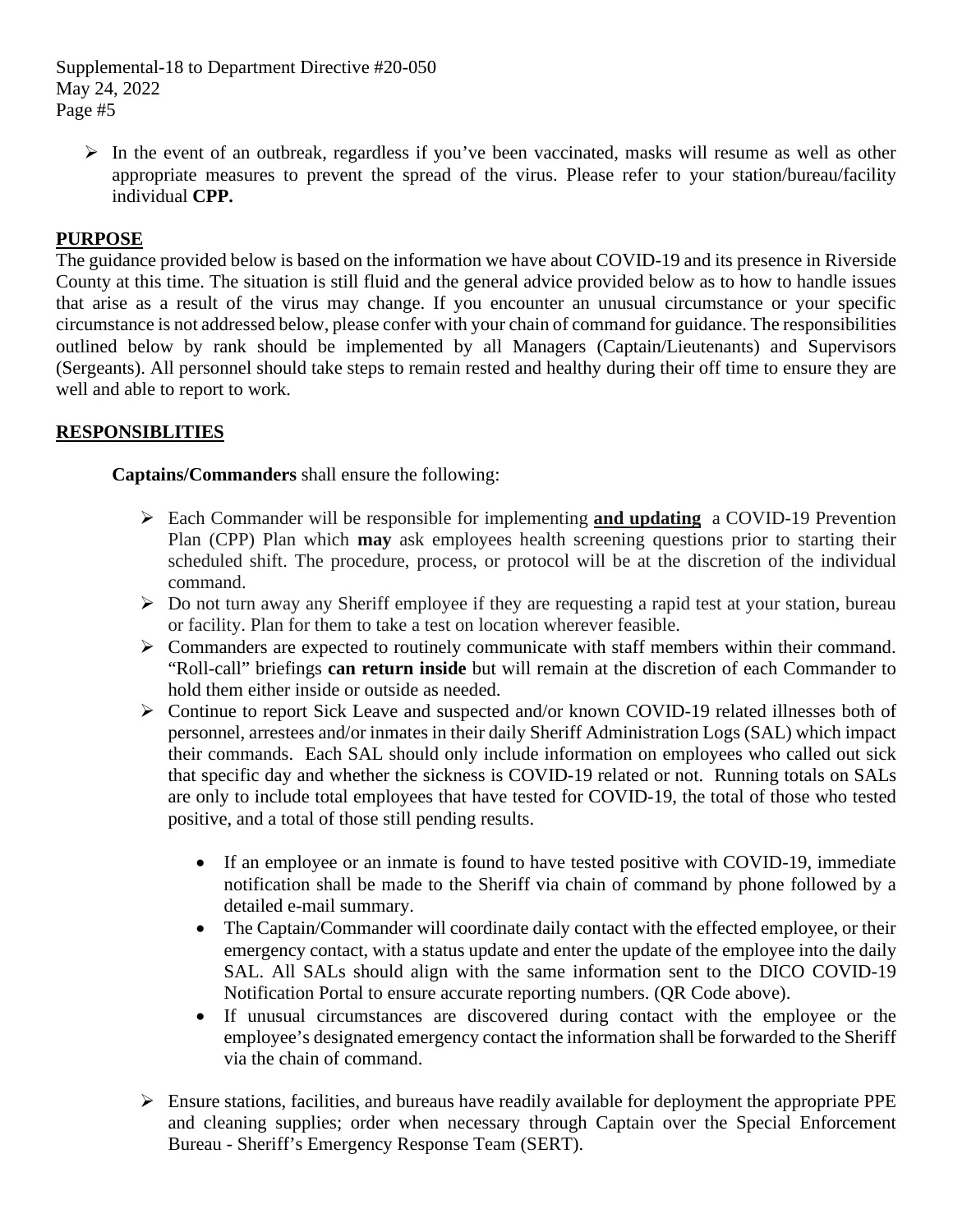- $\triangleright$  Ensure that all personnel exhibiting COVID-19 symptoms are sent home and the incident is reported to the DICO.
- $\triangleright$  When feeling sick or ill, stay home and properly notify your Chief Deputy.

## **Lieutenants/Managers** shall ensure the following:

- $\triangleright$  Ensure stations, facilities, and bureaus have readily available for deployment the appropriate PPE and account for the quantity received.
- > Distribute appropriate PPE to each employee.
- Ensure updated CPP plans are posted on employee bulletin boards.
- $\triangleright$  Maintain an inventory management system for accountability, to include placing additional orders of supplies and PPE with SERT as needed.
- $\triangleright$  Monitor the burn-rate as to the use of the PPE
- $\triangleright$  Lieutenants/Managers are still expected to routinely communicate with staff members within their command. "Roll-call" briefings in groups may return inside or outside.
- $\triangleright$  Ensure regular communication with Sergeants assigned under their command throughout each work shift.
- $\triangleright$  Ensure stations, facilities, and bureaus have readily available cleaning supplies, order when necessary.
- Ensure that all personnel exhibiting COVID-19 symptoms are sent home and the incident reported to the Captain/Commander.
- $\triangleright$  When feeling sick or ill, stay home and properly notify supervisor via the chain of command.
- Any Sheriff's employee can report to any Sheriff's station, facility or bureau to take at rapid antigen test. Supervisors do not turn away any Sheriff's employee if they are requesting to take a rapid test at your station, bureau or facility.

**Sergeants/Supervisors** shall ensure the following throughout a tour of duty:

- $\triangleright$  Conduct "roll-call" briefings daily during their work shift.
- Daily "roll-call" briefings will provide critical patrol/jail information, updates on the COVID-19 progress, and clear direction on officer safety precautions to include training briefs and reminders on the optional use and disposal of PPEs.
- $\triangleright$  Prior to entry into each facility for an assigned work shift, sergeants will check the health of their patrol/jail teams to ensure their members are service ready.
- $\triangleright$  Ensure that all personnel exhibiting COVID-19 symptoms are sent home and the incident reported via the chain of command.
- $\triangleright$  Remind shift personnel to report exposures as quickly as possible.
- Ensure employees receive proper COVID-19 tests (Rapid Test or PCR).
- *Ensure any personnel reported to have COVID-19 symptoms are entered into the COVID-19 DICO Notification portal prior to end of shift.*
- Complete Workers' Compensation paperwork and exposure/injury reporting in alignment with County policy.
- $\triangleright$  Ensure shift personnel have the appropriate PPE deployed during each shift. When PPE levels run low and need replenishment, the Sergeant will communicate this need to their respective Lieutenant/Manager for communication to SERT.
- $\triangleright$  Ensure shift personnel have other patrol related equipment on their person, and in their patrol vehicles.
- $\triangleright$  Recommend shift personnel to disinfect their patrol/transportation vehicles as needed.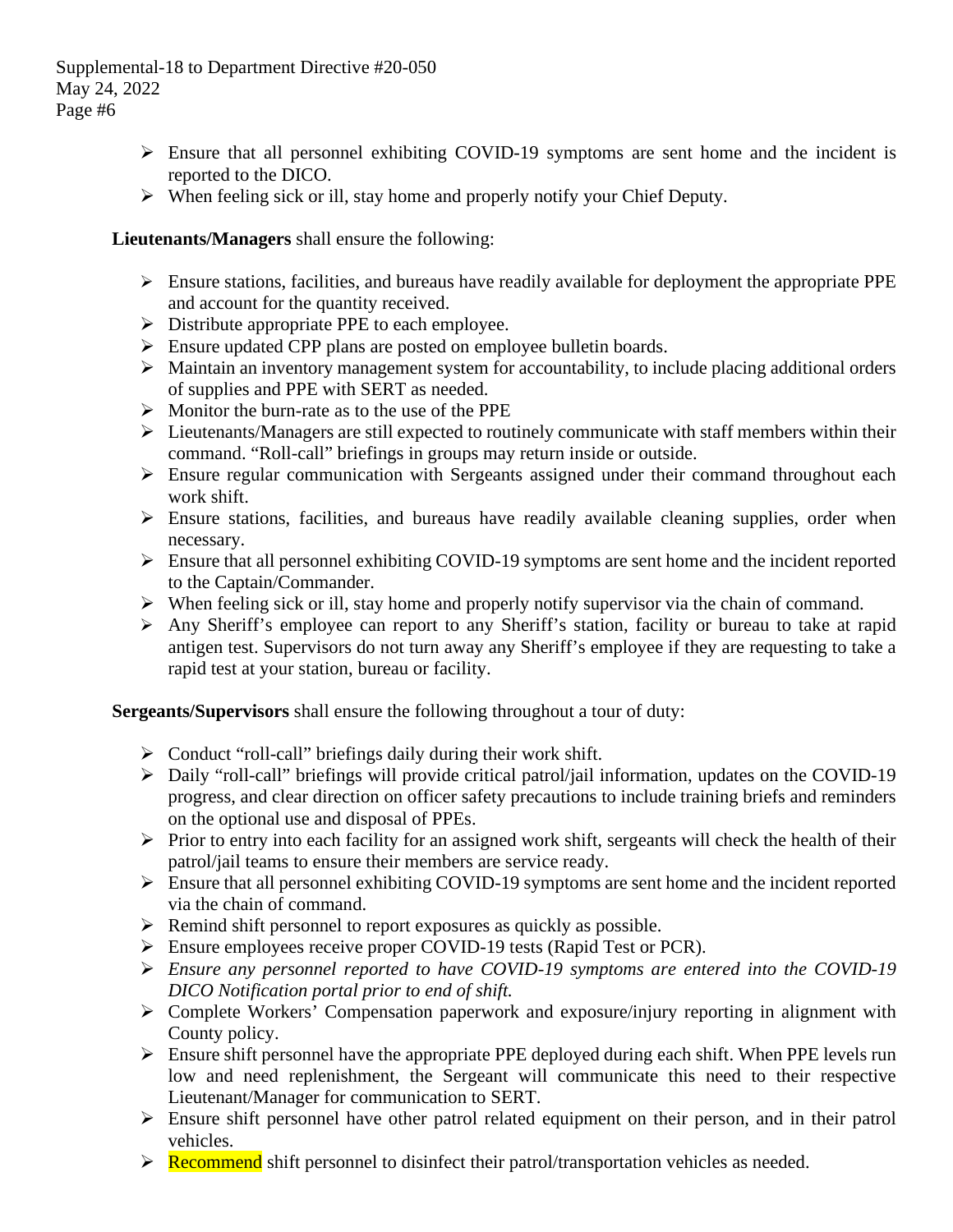- $\triangleright$  Recommend shift personnel to disinfect workstations and as needed.
- $\triangleright$  Monitor patrol calls, evaluate the resources required to effectively handle the call, and direct personnel in a manner that is appropriate.
- $\triangleright$  Ensure shift personnel limit exposure to other teams (i.e. investigations, allied agencies, etc.) when at all possible.
- $\triangleright$  When feeling sick or ill, stay home and properly notify supervisor via the chain of command.
- Any Sheriff's employee can report to any Sheriff's station, facility or bureau to take at rapid antigen test. Supervisors do not turn away any Sheriff's employee if they are requesting to take a rapid test at your station, bureau or facility.

**Corporals** shall ensure the following:

- $\triangleright$  Function as assistant shift supervisor to assist their assigned Sergeants as needed.
- $\triangleright$  Duties as assigned may be tasked with supervising a shift in the absence of the Sergeant. In advance, Corporals and Sergeants should meet to outline the Sergeant's expectations and have a solid understanding of the Sergeant roles and responsibilities.
- $\triangleright$  Ensure that all personnel exhibiting COVID-19 symptoms are sent home and the incident reported via the chain of command.
- $\triangleright$  When feeling sick or ill, stay home and properly notify supervisor via the chain of command.

**Deputies/CSOs** shall ensure the following:

- $\triangleright$  Proper handling of patrol calls or daily interactions with inmates or other staff, that limit unnecessary face-to-face exposure, keeping officer safety in mind and without compromising the Department's mission.
- Ensure all necessary PPE equipment, cleaning supplies and other necessary patrol equipment are serviceable and deployed during every work shift.
- $\triangleright$  Take all necessary precautions when handling calls of known increased exposure risk (i.e. R/P) has indicated to Dispatch of having symptoms consistent with COVID-19). Deputies will communicate with their supervisor and team members to develop a plan that limits risk to their team.
- $\triangleright$  Report any exposures and/or injuries to their Sergeant as soon as possible and take all precautions necessary as not to expose additional personnel.
- $\triangleright$  Ensure that all personnel exhibiting COVID-19 symptoms are sent home and the incident reported via the chain of command. All personnel shall immediately self-report to a supervisor when feeling or exhibiting symptoms.
- $\triangleright$  When feeling sick or ill, stay home and properly notify supervisor via the chain of command.

**Corrections Staff** shall ensure the following:

- $\triangleright$  Proper handling of daily interactions with inmates or other staff, that limit unnecessary face-toface exposure, keeping officer safety in mind and without compromising the Department's mission.
- $\triangleright$  Ensure all necessary PPE equipment, cleaning supplies and other necessary corrections equipment are serviceable and deployed during every work shift.
- $\triangleright$  Report any exposures and/or injuries to their Sergeant/Supervisor as soon as possible and take all precautions necessary as not to expose additional personnel.
- $\triangleright$  When feeling sick or ill, stay home and properly notify supervisor via the chain of command.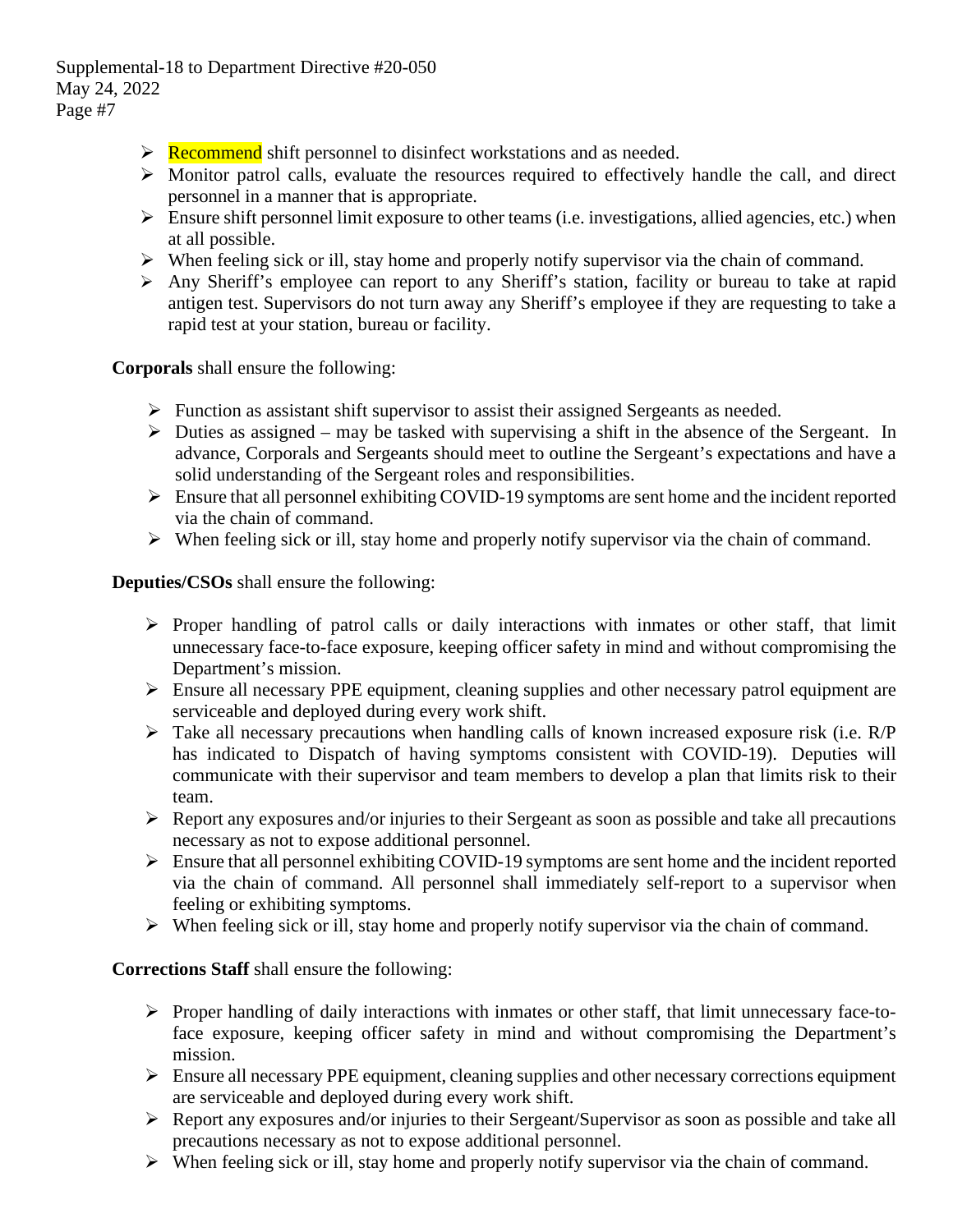#### **Classified Employees** shall ensure the following:

- $\triangleright$  Be vigilant in every person-to-person contact with members of the public and coworkers.
- $\triangleright$  Clean all frequently touched surfaces in the workplace, such as workstations, countertops, and doorknobs as needed
- $\triangleright$  When feeling sick or ill, stay home and properly notify supervisor via the chain of command.

### **Responding to Calls for Service**

As we start to recover from this pandemic, patrol personnel will return to routine patrol operations as instructed in the Field Operations Manual. The goal of the Department is to continue to protect the public in accordance with our primary mission, while maintaining the safety of our patrol staff.

## **REFERENCE**

### **COVID-19 Vaccines:**

Per the Center of Disease Control website: Some people who are fully vaccinated against COVID-19 will still get sick, because the vaccine is not 100% effective.

#### **Exposure Definition:**

Close contact within six feet of an infected person and unmasked for a cumulative 15 minutes or more over a 24-hour period.

#### **Religious Exemption:**

Sincerely held belief which conflicts with the requirement to receive a mandatory vaccination. A sincerely held religious belief is a belief that can be either theistic, or a moral and/or ethical belief as to what is right and wrong.

#### **Medical Exemption:**

A written statement signed by a physician, nurse practitioner, stating that the individual qualified for the exemption (but the statement should not describe the underlying medical condition or disability) and indicating the probable duration of the worker's inability to receive the vaccine (or if the duration is unknown or permanent, so indicate).

#### **Personal Protective Equipment (PPE)**

Personal Protective Equipment (PPE) will be assigned to personnel in accordance with the policies of Center of Disease Control (CDC) and our Department. PPEs are available as requested by employees and are actively being distributed by Sergeants/Corporals and will be monitored by an assigned Lieutenant.

These PPEs consist of the following:

- Latex Gloves
- N<sub>95</sub> Masks
- Level 1 Medical Masks (to be used on the public if necessary)
- Eye Protection

SERT is working diligently to secure and replenish these items on a continuous basis. For rapid tests contact Lt. John Shulda at (951) 675-0999 or Sgt. Marcus Abbe at (858) 922-2573**.** In the event SERT